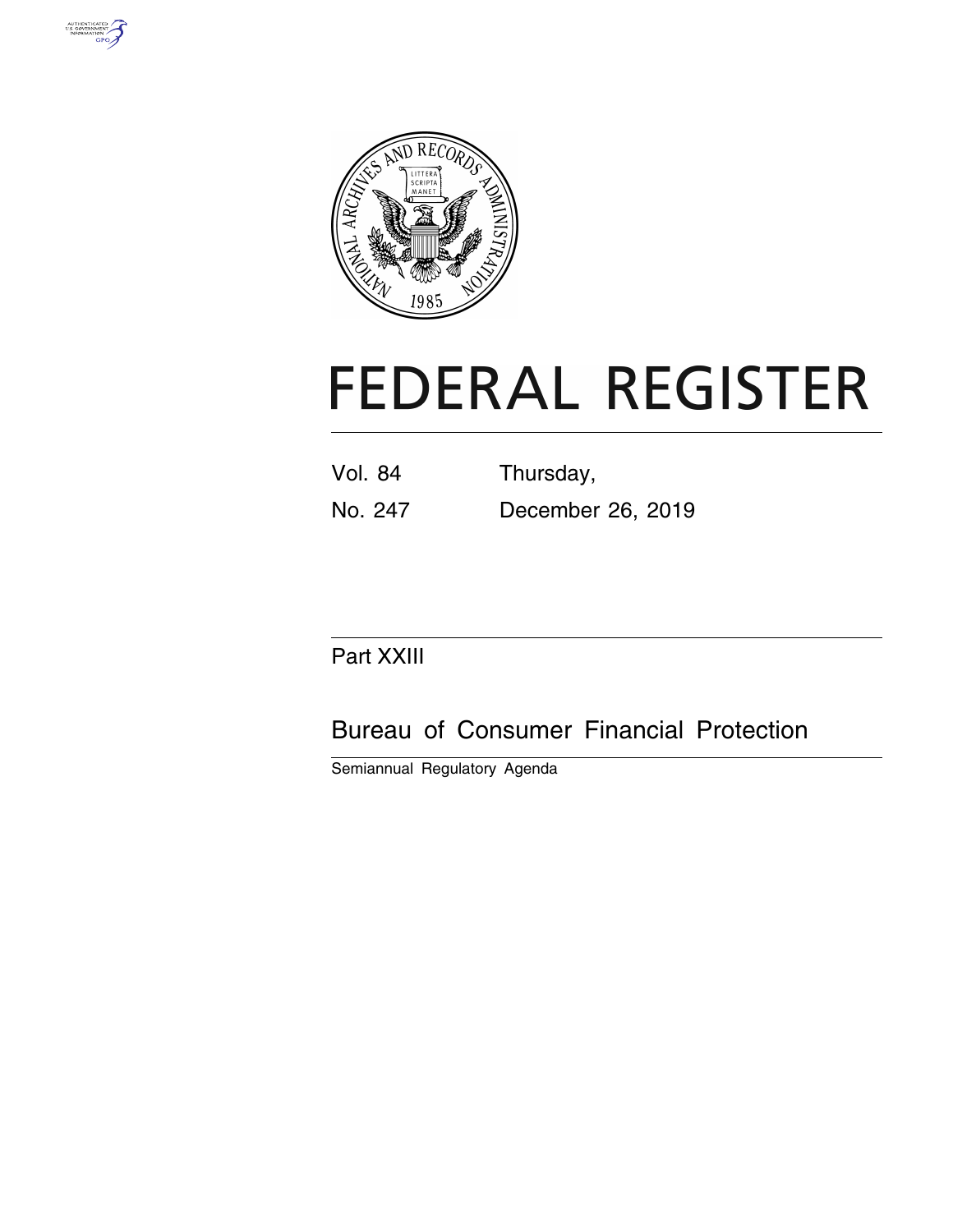# **BUREAU OF CONSUMER FINANCIAL PROTECTION**

# **12 CFR CH. X**

#### **Semiannual Regulatory Agenda**

**AGENCY:** Bureau of Consumer Financial Protection.

**ACTION:** Semiannual regulatory agenda.

**SUMMARY:** The Bureau of Consumer Financial Protection (Bureau) is publishing this agenda as part of the Fall 2019 Unified Agenda of Federal Regulatory and Deregulatory Actions. The Bureau reasonably anticipates having the regulatory matters identified below under consideration during the period from October 1, 2019, to September 30, 2020. The next agenda will be published in spring 2020 and will update this agenda through spring 2021. Publication of this agenda is in accordance with the Regulatory Flexibility Act (5 U.S.C. 601 *et seq.*).

**DATES:** This information is current as of July 25, 2019.

**ADDRESSES:** Bureau of Consumer Financial Protection, 1700 G Street NW, Washington, DC 20552.

**FOR FURTHER INFORMATION CONTACT:** A staff contact is included for each regulatory item listed herein. If you require this document in an alternative electronic format, please contact *[CFPB](mailto:CFPB_Accessibility@cfpb.gov)*\_ *[Accessibility@cfpb.gov.](mailto:CFPB_Accessibility@cfpb.gov)* 

**SUPPLEMENTARY INFORMATION:** The Bureau is publishing its Fall 2019 Agenda as part of the Fall 2019 Unified Agenda of Federal Regulatory and Deregulatory Actions, which is coordinated by the Office of Management and Budget under Executive Order 12866. The agenda lists the regulatory matters that the Bureau reasonably anticipates having under consideration during the period from October 1, 2019, to September 30, 2020, as described further below.1 The Bureau's participation in the Unified Agenda is voluntary. The complete Unified Agenda is available to the public at the following website: *[http://](http://www.reginfo.gov) [www.reginfo.gov.](http://www.reginfo.gov)* 

Pursuant to the Dodd-Frank Wall Street Reform and Consumer Protection Act, Public Law 111–203, 124 Stat. 1376 (Dodd-Frank Act), the Bureau has rulemaking, supervisory, enforcement, consumer education, and other

authorities relating to consumer financial products and services. These authorities include the authority to issue regulations under more than a dozen Federal consumer financial laws, which transferred to the Bureau from seven Federal agencies on July 21, 2011. The Bureau's general purpose, as specified in section 1021(a) of the Dodd-Frank Act, is to implement and enforce Federal consumer financial law consistently for the purpose of ensuring that all consumers have access to markets for consumer financial products and services and that markets for consumer financial products and services are fair, transparent, and competitive.

Section 1021 of the Dodd-Frank Act specifies the objectives of the Bureau, including ensuring that, with respect to consumer financial products and services, consumers are provided with timely and understandable information to make responsible decisions about financial transactions; consumers are protected from unfair, deceptive, or abusive acts and practices and from discrimination; outdated, unnecessary, or unduly burdensome regulations are regularly identified and addressed in order to reduce unwarranted regulatory burdens; that Federal consumer financial law is enforced consistently, without regard to the status of a person as a depository institution, in order to promote fair competition; and markets for consumer financial products and services operate transparently and efficiently to facilitate access and innovation.

As a general matter, the Bureau believes that it can best achieve these statutory purposes by using its various tools to focus on the prevention of consumer harm. With specific regard to rulemaking, the Bureau seeks to articulate clear rules of the road for regulated entities that promote competition, increase transparency, and preserve fair markets for financial products and services. If Congress directs the Bureau to promulgate rules or address specific issues through rulemaking, the Bureau will comply with the law. If the Bureau has discretion, the Bureau will focus on preventing consumer harm by maximizing informed consumer choice, and by reducing unwarranted regulatory burden which can adversely affect competition and consumers' access to financial products and services. The Bureau is working on various initiatives to achieve these objectives as described below.

A new permanent director of the Bureau took office in December 2018. The Director embarked on a listening

tour to engage with Bureau stakeholders, employees, and outside experts, building on feedback submitted through more than 88,000 public comments in response to the Bureau's 2018 ''Call for Evidence'' initiative. This Unified Agenda represents the first one the Bureau has prepared following the Director's listening tour. It seeks to provide the public with visibility into the rulemaking activities in which the Bureau is likely to be engaged over the next 12 months and those that are contemplated in the ensuing year. To enhance transparency, the Bureau has updated this Unified Agenda to identify current priorities and to delete outdated items.

#### **Implementing Statutory Directives**

The Bureau is engaged in a number of rulemakings to implement directives mandated in the Economic Growth, Regulatory Relief, and Consumer Protection Act of 2018 (EGRRCPA), Public Law 115–174, 132 Stat. 1297, the Dodd-Frank Act, and other statutes. As part of these rulemakings, the Bureau is working to maximize consumer welfare and achieve other statutory objectives through protecting consumers from harm and minimizing regulatory burden, including facilitating industry compliance with rules.

For example, in March 2019, the Bureau published an Advance Notice of Proposed Rulemaking (ANPRM) to seek public comment relating to implementation of section 307 of the EGRRCPA, which amends the Truth in Lending Act (TILA) to mandate that the Bureau prescribe certain regulations relating to ''Property Assessed Clean Energy'' (PACE) financing. As defined by EGRRCPA section 307, PACE financing results in a tax assessment on a consumer's real property and covers the costs of home improvements. The required regulations must carry out the purposes of TILA's ability-to-repay (ATR) requirements, currently in place for residential mortgage loans, with respect to PACE financing, and apply TILA's general civil liability provision for violations of the ATR requirements the Bureau will prescribe for PACE financing. The regulations must ''account for the unique nature'' of PACE financing. The Bureau is reviewing the comments it received in response to the ANPRM, as it considers next steps to facilitate the development of a Notice of Proposed Rulemaking (NPRM).

The Bureau has also been engaged in a range of other activities to support its rulemaking to implement the EGRRCPA. For example, the Bureau updated its small entity compliance guides and

<sup>&</sup>lt;sup>1</sup>The listing does not include certain routine, frequent, or administrative matters. Further, the fields ''Unfunded Mandates,'' ''E.O. 13771 Designation,'' and ''Federalism Implications'' are not required for independent regulatory agencies, including the Bureau, and, accordingly, the Bureau has indicated responses of ''no'' or ''Independent Agency'' for such fields.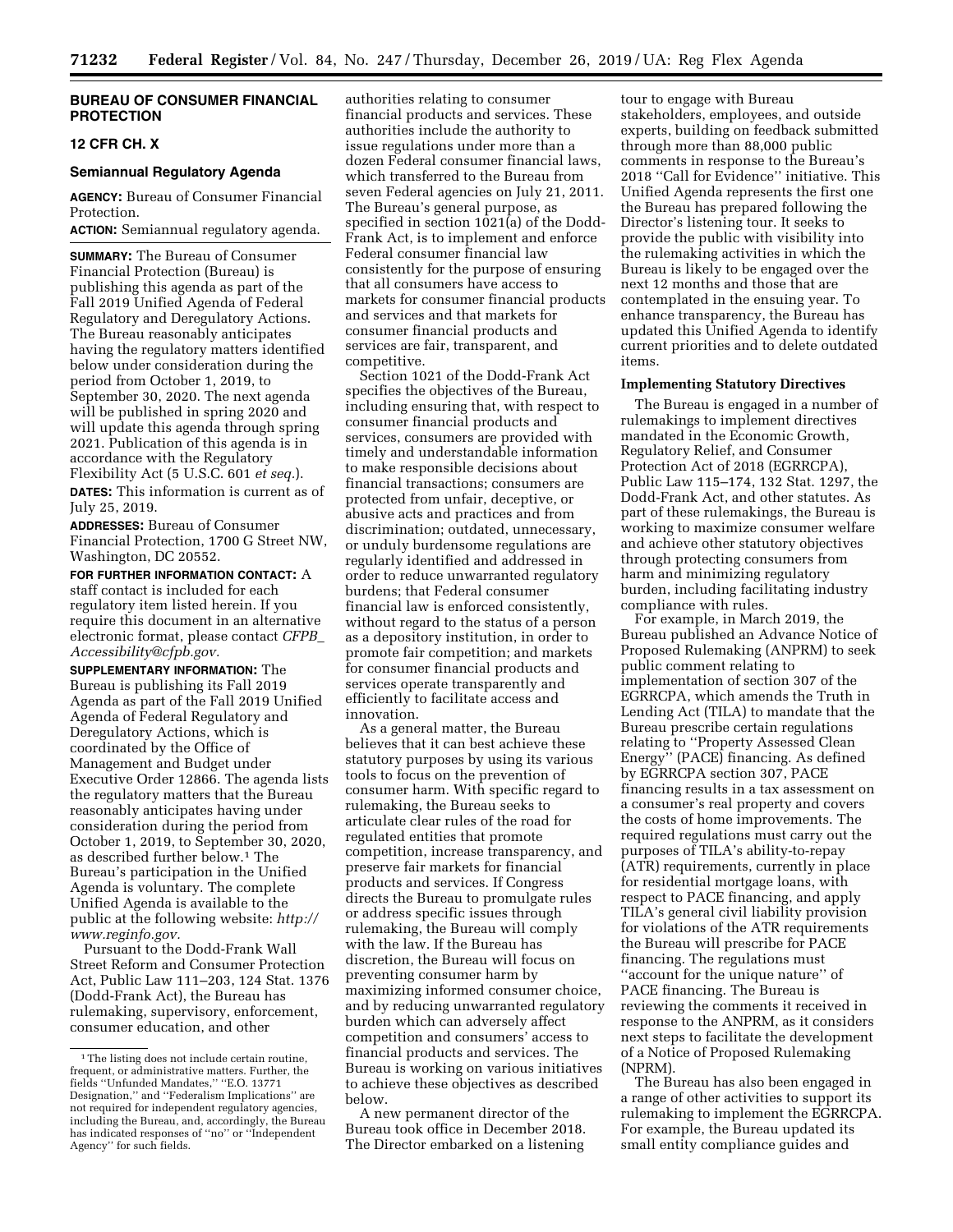other compliance aids to reflect the EGRRCPA's statutory changes. The Bureau also issued written guidance as encouraged by section 109 of the Act, which states that the Bureau ''should endeavor to provide clearer, authoritative guidance'' on certain mortgage regulations.2 Finally, the Bureau anticipates engaging in guidance activity, as needed, to facilitate compliance, regarding the EGRRCPA provisions that do not require rulemaking to take effect.

In anticipation of rulemaking activity, the Bureau has also conducted a preliminary analysis of the number of lenders potentially impacted by implementation of section 108 of the EGRRCPA, which relates to escrow requirements for loans made by certain creditors. The Bureau released the analysis late this summer, which shows that a limited number of additional lenders would be exempt under section 108 of the EGRRCPA once implemented by rule.

Section 1071 of the Dodd-Frank Act amended the Equal Credit Opportunity Act to require, subject to rules prescribed by the Bureau, financial institutions to collect, report, and make public certain information concerning credit applications made by womenowned, minority-owned, and small businesses. The Bureau is hosting a symposium on small business data collection in November 2019 in order to facilitate a robust discussion with outside experts on the issues implicated by creating such a data collection and reporting regime. After the symposium, the Bureau anticipates that its next step will be the release of materials in advance of convening a panel under the Small Business Regulatory Enforcement Fairness Act, in conjunction with the Office of Management and Budget and the Small Business Administration's Chief Counsel for Advocacy, to consult with representatives of small businesses that may be affected by the rulemaking.

### **Promoting Competition, Increasing Transparency and Preserving Fair Markets**

#### *1. Continuation of Other Rulemakings*

The Bureau is continuing certain other rulemakings described in its Spring 2019 Agenda to articulate clear rules of the road for regulated entities that promote competition, increase transparency, and preserve fair markets for financial products and services.

For example, to consider concerns about possible unwarranted regulatory burden, the Bureau issued an NPRM in May 2019 to reconsider the thresholds for reporting data about closed-end mortgage loans and open-end lines of credit under the Bureau's 2015 Home Mortgage Disclosure Act (HMDA) rule. The NPRM also proposed to incorporate into Regulation C an interpretive and procedural rule that the Bureau issued in August 2018 to clarify partial HMDA exemptions created by the EGRRCPA. This summer, the Bureau reopened the comment period of certain aspects of the proposed rule until mid-October. Thus, the Bureau plans to issue two separate final rules to address different aspects of the proposed rule at different times—the first one in the fall of 2019 would address the proposed 2-year extension of the temporary threshold for collecting and reporting data on open-end lines of credit and the EGRRCPA partial exemption provisions, and the second one in the spring of 2020 would address the proposed changes to the permanent thresholds for collecting and reporting data on open-end lines of credit and closed-end mortgage loans. Likewise, to consider concerns about possible unwarranted regulatory burden, the Bureau also issued an ANPRM in May 2019 concerning certain data points that are reported under the 2015 HMDA rule and coverage of certain business or commercial purpose loans. In June 2019, the Bureau extended the comment period on the ANPRM to mid-October. In summer 2020, the Bureau expects to issue an NPRM to follow up on the ANPRM. The Bureau also expects to issue an NPRM addressing the public disclosure of HMDA data in light of consumer privacy interests, so that collection and reporting of data points and public disclosure of those data points can be considered concurrently.3

In addition, in February 2019, the Bureau issued an NPRM relating to reconsideration of the mandatory underwriting requirements of a 2017 rule titled Payday, Vehicle Title, and Certain High-Cost Installment Loans. In the NPRM, the Bureau initially determined that the evidence underlying the identification of the unfair and abusive practice in the mandatory underwriting provisions of the 2017 rule was not sufficiently robust and reliable to support that determination, in light of the impact those provisions will have on the market for covered short-term and longer-term balloon-payment loans, and the ability of consumers to obtain such loans, among other things. The Bureau also initially determined that its approach for its unfairness and abusiveness determinations was sufficiently problematic to necessitate reconsideration. Based on its reconsideration of those issues, the Bureau proposed to rescind the mandatory underwriting provisions in their entirety. The comment period for the NPRM closed in May 2019 and the Bureau is carefully reviewing the approximately 190,000 comments it received. The Bureau expects to take final action with respect to this proposal in April 2020.

Finally, the Bureau issued an NPRM in May 2019, which would prescribe rules under Regulation F to govern the activities of debt collectors, as that term is defined under the Fair Debt Collection Practices Act. The Bureau's proposal would, among other things, address communications in connection with debt collection; interpret and apply prohibitions on harassment or abuse, false or misleading representations, and unfair practices in debt collection; and clarify requirements for certain consumer-facing debt collection disclosures. The proposal builds on the Bureau's research and pre-rulemaking activities regarding the debt collection market, which remains a top source of complaints to the Bureau. The Bureau also is engaged in testing of consumer disclosures related to time-barred debt disclosures that were not the focus of the May 2019 proposal. After testing, the Bureau will assess whether to issue a supplemental NPRM seeking comments on any disclosure proposal related to the collection of time-barred debt. The Bureau expects to take final action with regard to the May 2019 NPRM in 2020.

In addition to these three rulemakings in which the Bureau already has issued proposals, the Bureau also is continuing work related to a potential rulemaking to amend the Bureau's Remittance Rule.

<sup>2</sup>*See, e.g.,* ''TILA–RESPA Integrated Disclosure FAQs''—available at *[https://](https://www.consumerfinance.gov/policy-compliance/guidance/tila-respa-disclosure-rule/tila-respa-integrated-disclosure-faqs/)*

*[www.consumerfinance.gov/policy-compliance/](https://www.consumerfinance.gov/policy-compliance/guidance/tila-respa-disclosure-rule/tila-respa-integrated-disclosure-faqs/) [guidance/tila-respa-disclosure-rule/tila-respa](https://www.consumerfinance.gov/policy-compliance/guidance/tila-respa-disclosure-rule/tila-respa-integrated-disclosure-faqs/)[integrated-disclosure-faqs/](https://www.consumerfinance.gov/policy-compliance/guidance/tila-respa-disclosure-rule/tila-respa-integrated-disclosure-faqs/)*.

<sup>3</sup>The 2010 Dodd-Frank Act amendments to HMDA direct the Bureau to develop regulations that modify or require modification of the public HMDA data for the purpose of protecting consumer privacy interests. The Bureau's 2015 HMDA rule adopted a balancing test to determine whether and how HMDA data should be modified prior to its disclosure to the public in order to protect applicant and borrower privacy while also fulfilling HMDA's public disclosure purpose. The Bureau in 2018 issued final policy guidance applying the test to current data points and announced its intention to conduct a notice-and-comment rulemaking to seek further input on the public release going forward. Commencing a notice-and-comment rulemaking will also enable the Bureau to adopt a more definitive approach to disclosing HMDA data to the public in future years after considering new information concerning the privacy risks and benefits of disclosure of the HMDA data. Until the Bureau promulgates a final rule on the public disclosure of HMDA data, it anticipates that it will continue to disclose HMDA data in the manner detailed in the final policy guidance.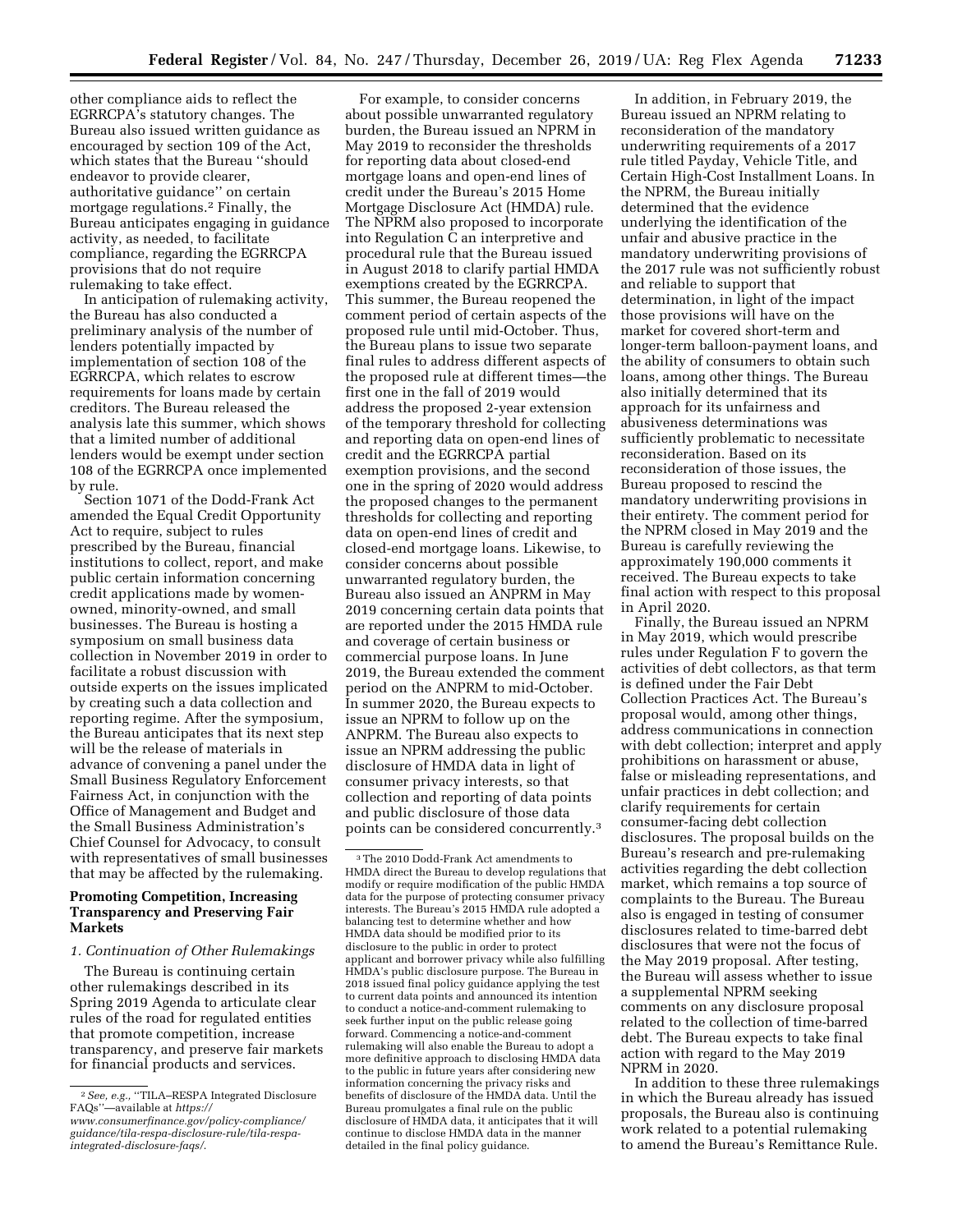After completing an assessment in October 2018 of its rules to implement Dodd-Frank Act requirements for remittance transfers,<sup>4</sup> the Bureau issued in April 2019 a Request for Information to gather information related to the scope of the Remittance Rule's coverage and the expiration of a statutorilyestablished exception in the Remittance Rule that permits insured banks and insured credit unions to estimate certain required disclosures and other potential remittance transfer issues. In its consideration of appropriate next steps, including potentially rulemaking, the Bureau is considering stakeholder feedback during the assessment process and comments received in response to the Request for Information.

#### *2. New Projects and Further Planning*

In January 2019, the Bureau completed an assessment of rules implementing Dodd-Frank Act provisions that require mortgage lenders to determine consumers' ability to repay loans and define certain ''qualified mortgages'' that are presumed to comply with the statutory requirements.<sup>5</sup> The Bureau is now focusing its attention on a regulatory provision that extends qualified mortgage status to loans that are eligible to be purchased or guaranteed by either Fannie Mae or Freddie Mac (which are often called the Government Sponsored Enterprises or GSEs) while they operate under Federal conservatorship or receivership. The ''GSE patch'' provision is set to expire in January 2021, meaning that loans originated after that date would not be eligible for qualified mortgage status under its criteria. In July 2019, the Bureau issued an ANPRM to solicit information about possible amendments to the qualified mortgage provisions of Regulation Z, specifically information about issues related to the scheduled expiration of the GSE patch. The Bureau currently plans to allow the GSE patch to expire and is considering whether to revise Regulation Z's general qualified mortgage definition in light of this planned expiration. The Bureau is further considering a limited extension of the expiration date only as necessary to allow for a smooth and orderly transition away from the GSE Patch.

In light of feedback received in response to the Bureau's 2018 Call for

Evidence and various other outreach to stakeholders, the Bureau has decided to add two new entries to its long-term regulatory agenda. This portion of the agenda focuses on potential regulatory actions that an agency may engage in beyond the current fiscal year, and currently includes issues such as potential rulemaking or other activity regarding the Dodd-Frank Act's prohibition on abusive acts or practices. The Bureau is now adding entries to address issues of concern in connection with loan originator compensation and to facilitate the use of electronic channels of communication in the origination and servicing of credit card accounts.

As to loan originator compensation, the Bureau has received feedback that aspects of Regulation Z's loan originator compensation requirements are unnecessarily restrictive. The Bureau is considering a rulemaking to address certain of these concerns. In particular, the Bureau plans to examine whether to permit adjustments to a loan originator's compensation in connection with originating State housing finance authority loans in order to facilitate the origination of such loans. The Bureau also plans to examine whether to permit creditors to decrease a loan originator's compensation due to the loan originator's error in order to provide clearer rules of the road for regulated entities. The Bureau has no current plans to consider other significant potential changes.

As to electronic communications, the Bureau has received feedback that the intersection of certain requirements of Regulation Z and the Electronic Signatures in Global and National Commerce Act (E-SIGN) are too restrictive for consumers applying for credit card accounts via electronic channels and for consumers willing, or preferring, to receive account information electronically only. To decrease regulatory burdens that may be inhibiting the use of electronic communication, the Bureau is considering a rulemaking to address a range of issues at the intersection of E-SIGN and Regulation Z with regard to credit cards. The Bureau also notes that similar concerns about the effect of E-SIGN have been raised with respect to other types of consumer financial products and services including checking accounts. The Bureau anticipates that what it learns in considering these issues in the credit card context may assist the Bureau in assessing whether there are similar concerns with other financial products and services that may be appropriate to address in future rulemakings.

The Bureau is engaged in other rulemakings consistent with its general interest in modernizing disclosure rules in light of new and emerging technology. For example, the Bureau issued an NPRM in May that, among other things, proposed regulations that would modernize content and delivery requirements for certain disclosures in the debt collection context. The Bureau is interested in exploring ways to adapt disclosure regulations so that they more effectively inform the increasing number of consumers who use digital media for financial products and services, including, but not limited to, financial products, such as credit cards.

The Bureau is also actively reviewing existing regulations. Section 1022(d) of the Dodd-Frank Act requires the Bureau to conduct an assessment of each significant rule or order adopted by the Bureau under Federal consumer financial law and publish a report of each assessment not later than 5 years after the effective date of the subject matter or order. The Bureau will be conducting an assessment of its regulations to consolidate various mortgage origination disclosures under the Truth in Lending Act and Real Estate Settlement Procedures Act. The Regulatory Flexibility Act (RFA) requires the Bureau to consider the effect on small entities of certain rules it promulgates. The Bureau published in May 2019 its plan for conducting reviews, consistent with section 610 of the RFA, of certain regulations which are believed to have a significant impact on a substantial number of small entities. Congress specified that the purpose of such reviews shall be to determine whether such rules should be continued without change, or should be amended or rescinded, consistent with the stated objectives of the applicable statutes, to minimize any significant economic impact of the rules upon a substantial number of such small entities. The Bureau is reviewing comments received in response to its request for comment on the first such review, concerning the impact on small banks and credit unions of a 2009 Regulation E amendment concerning overdraft. In 2020, the Bureau expects to conduct additional reviews pursuant to section 610 of the RFA, including a review of the Regulation Z rules that implement the Credit Card Accountability Responsibility and Disclosure Act of 2009.

Finally, as required by the Dodd-Frank Act, the Bureau is also continuing to monitor markets for consumer financial products and services to identify risks to consumers and the proper functioning of such markets. As

<sup>4</sup> ''Remittance rule assessment report''—available at *[https://www.consumerfinance.gov/data-research/](https://www.consumerfinance.gov/data-research/research-reports/remittance-rule-assessment-report/)  [research-reports/remittance-rule-assessment](https://www.consumerfinance.gov/data-research/research-reports/remittance-rule-assessment-report/)[report/.](https://www.consumerfinance.gov/data-research/research-reports/remittance-rule-assessment-report/)* 

<sup>5</sup> ''2013 Ability-to-Repay and Qualified Mortgage Assessment Report''—available at *[https://](https://www.consumerfinance.gov/data-research/research-reports/2013-ability-repay-and-qualified-mortgage-assessment-report/) [www.consumerfinance.gov/data-research/research](https://www.consumerfinance.gov/data-research/research-reports/2013-ability-repay-and-qualified-mortgage-assessment-report/)reports/2013-ability-repay-and-qualified-mortgage[assessment-report/](https://www.consumerfinance.gov/data-research/research-reports/2013-ability-repay-and-qualified-mortgage-assessment-report/)*.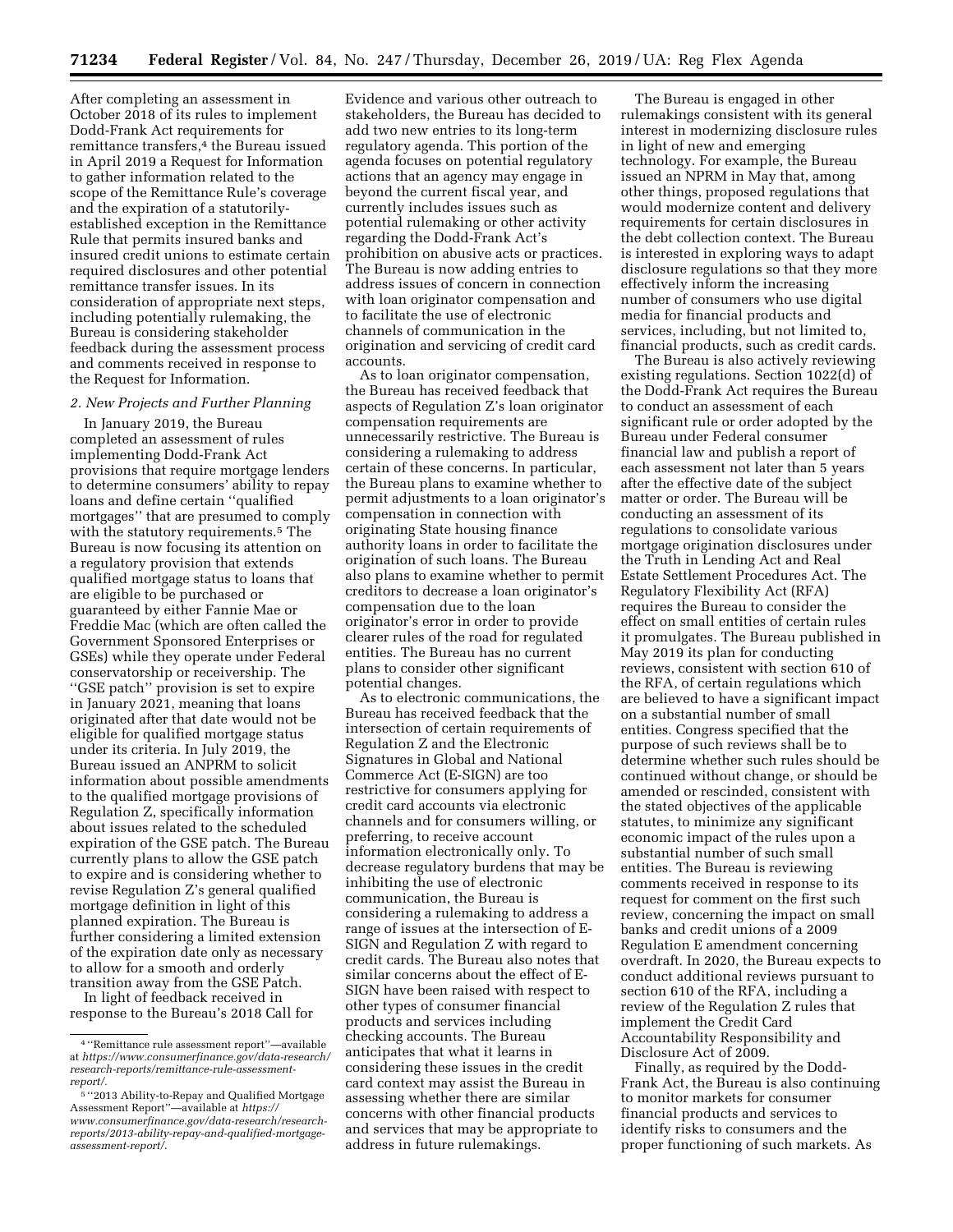discussed in a recent report by the Government Accountability Office, the Bureau's Division of Research, Markets, and Regulations and specifically its Markets Offices continuously monitor market developments and risks to

consumers. The Bureau also has created a number of cross-Bureau working groups focused around specific markets which advance the Bureau's market monitoring work. The Bureau's market monitoring work assists in identifying

issues for potential future rulemaking work.

Dated: July 26, 2019.

**Lisa J. Cole,** 

*Acting Assistant Director for Regulations, Bureau of Consumer Financial Protection.* 

#### CONSUMER FINANCIAL PROTECTION BUREAU—PRERULE STAGE

| Sequence No. | Title | Regulation<br>Identifier No. |
|--------------|-------|------------------------------|
| 411<br>      |       | 3170-AA09                    |

#### CONSUMER FINANCIAL PROTECTION BUREAU—PROPOSED RULE STAGE

| Sequence No. | Title                | Regulation<br>Identifier No. |
|--------------|----------------------|------------------------------|
| 412<br>      | Debt Collection Rule | 3170-AA41                    |

# **CONSUMER FINANCIAL PROTECTION BUREAU (CFPB)**

Prerule Stage

# **411. Business Lending Data (Regulation B)**

*E.O. 13771 Designation:* Independent agency.

*Legal Authority:* 15 U.S.C. 1691c–2 *Abstract:* Section 1071 of the Dodd-Frank Wall Street Reform and Consumer Protection Act (Dodd-Frank Act) amends the Equal Credit Opportunity Act (ECOA) to require financial institutions to report information concerning credit applications made by women-owned, minority-owned, and small businesses. The amendments to ECOA made by the Dodd-Frank Act require that certain data be collected, maintained, and reported, including the number of the application and date the application was received; the type and purpose of the loan or credit applied for; the amount of credit applied for and approved; the type of action taken with regard to each application and the date of such action; the census tract of the principal place of business; the gross annual revenue of the business; and the race, sex, and ethnicity of the principal owners of the business. The Dodd-Frank Act also provides authority for the Bureau to require any additional data that the Bureau determines would aid in fulfilling the purposes of this section. The Bureau may adopt exceptions to any requirement of section 1071 and may exempt any financial institution from its requirements, as the Bureau deems necessary and appropriate to carry out section 1071's purposes. The Bureau issued a Request for Information in 2017 seeking public comment on, among other things, the types of credit products offered and the types of data

currently collected by lenders in this market, and the potential complexity, cost of, and privacy issues related to, small business data collection. The Bureau is hosting a symposium on small business data collection later this year. The information received in response to the Request for Information and the symposium will help the Bureau as it determines how to implement the rule efficiently while minimizing burdens on lenders. After the symposium, the Bureau anticipates that its next step will be the release of materials in advance of convening a panel under the Small Business Regulatory Enforcement Fairness Act, in conjunction with representatives of small businesses that may be affected by the rulemaking. *Timetable:* 

| Action                                                   | Date     | FR Cite     |
|----------------------------------------------------------|----------|-------------|
| Request for Infor-<br>mation.                            | 05/15/17 | 82 FR 22318 |
| Request for Infor-<br>mation Com-<br>ment Period<br>Fnd. | 09/14/17 |             |
| Pre-rule Activity                                        | 11/00/19 |             |

*Regulatory Flexibility Analysis Required:* Yes.

*Agency Contact:* Elena Grigera Babinecz, Office of Regulations, Consumer Financial Protection Bureau, *Phone:* 202 435–7700.

*RIN:* 3170–AA09

## **CONSUMER FINANCIAL PROTECTION BUREAU (CFPB)**

Proposed Rule Stage

#### **412. Debt Collection Rule**

*E.O. 13771 Designation:* Independent agency.

#### *Legal Authority:* 15 U.S.C. 1692l(d)

*Abstract:* The Bureau issued a Notice of Proposed Rulemaking in May 2019, which would prescribe rules under Regulation F to govern the activities of debt collectors, as that term is defined under the Fair Debt Collection Practices Act. The Bureau's proposal would, among other things, address communications in connection with debt collection; interpret and apply prohibitions on harassment or abuse, false or misleading representations, and unfair practices in debt collection; and clarify requirements for certain consumer-facing debt collection disclosures. The proposal builds on the Bureau's research and pre-rulemaking activities regarding the debt collection market, which remains a top source of complaints to the Bureau. The Bureau also is engaged in testing of consumer disclosures related to time-barred debt disclosures that were not addressed in the May 2019 proposal. After testing, the Bureau will assess whether to publish a supplemental Notice of Proposed Rulemaking related to timebarred debt disclosures.

*Timetable:* 

| Action                   | Date     | FR Cite     |
|--------------------------|----------|-------------|
| ANPRM                    | 11/12/13 | 78 FR 67847 |
| <b>ANPRM Comment</b>     | 01/14/14 | 79 FR 2384  |
| Period Ex-<br>tended.    |          |             |
| <b>ANPRM Comment</b>     | 02/10/14 |             |
| Period End.              |          |             |
| <b>ANPRM Comment</b>     | 02/28/14 |             |
| Period Ex-               |          |             |
| tended Fnd.              |          |             |
| <b>Pre-Rule Activity</b> | 07/28/16 |             |
| <b>NPRM</b>              | 05/21/19 | 84 FR 23274 |
| <b>NPRM Comment</b>      | 08/02/19 | 84 FR 37806 |
| Period Fx-               |          |             |
| tended.                  |          |             |